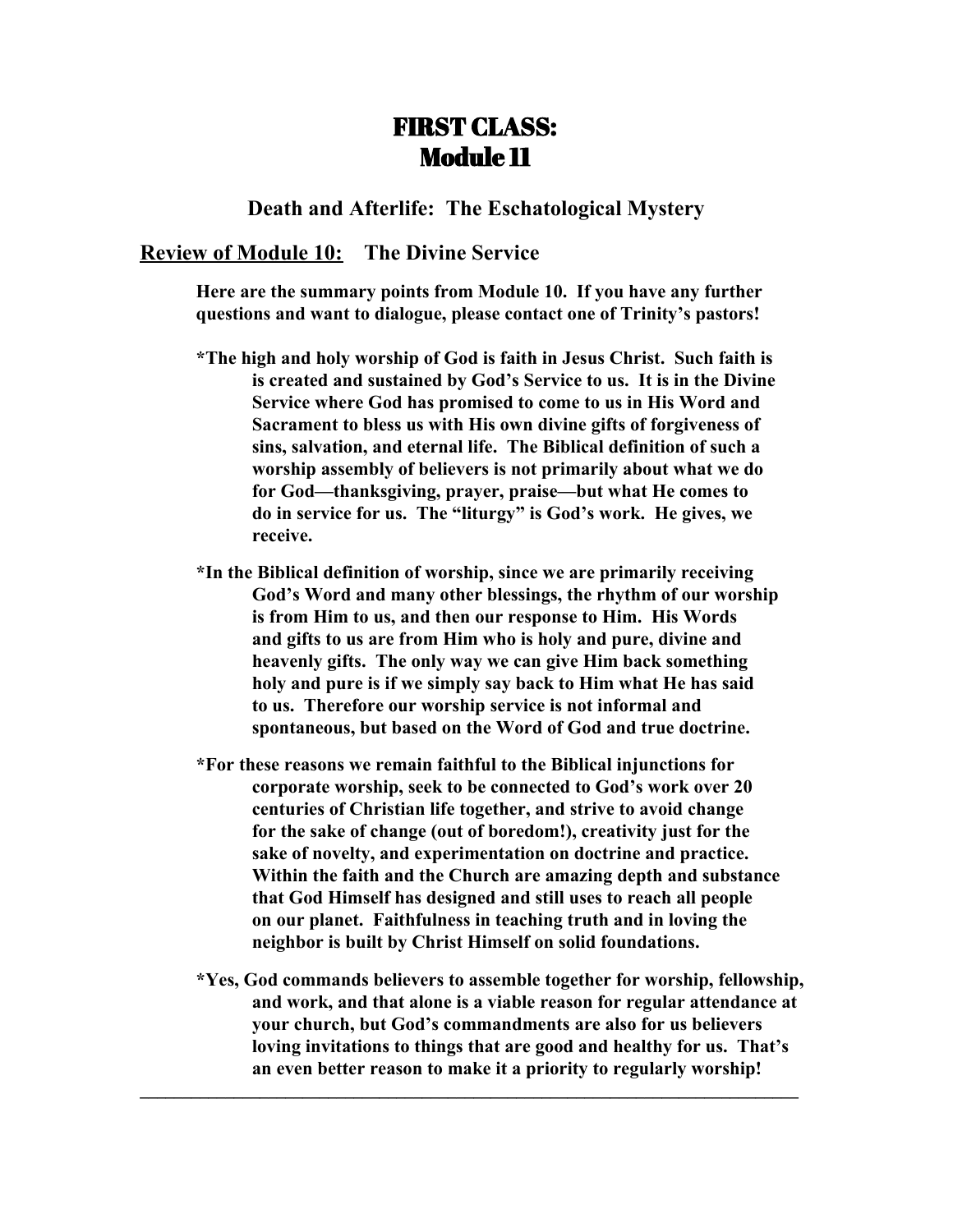**Before beginning the final lesson of First Class, read in the Explanation to your Catechism, pages 181-183 (Question 169), and pages 223-229 2**

**In this final Module of First Class, we will explore the doctrine of eschatology, the study of death and the afterlife. In the Christian faith and doctrine this is not an afterthought—it is the crown and goal of the believer. In the Christian faith, this doctrine is not the end of the line—it is the beginning of eternity with Christ. In the Christian experience of life, the day of our deaths will be the greatest moment of our earthly lives. . .until the Last Day when Jesus comes back to earth for a Second Advent, in all power and glory. And does He ever have the Best of the Good News planned for all of us who are found with faith in Him!**

**So this last lesson is also a great investment in the future, and one you don't have to earn or even take to the bank. It's all been secured for you on your behalf. Your account is already open and waiting for redemption day, when you will receive it and inherit everything in the new heavens and earth!**

**Please write your observations and questions along the way in this outline of what the Bible says about the last things. . .oh, and also enjoy!**

#### **I. (De morte temporali) TEMPORAL DEATH**

**1: Physical death is not annihilation of existence, but the separation of the soul from the body. There is no annihilation of the soul. . .**

"And Jesus cried out again with a loud voice and yielded up His spirit. [Matthew 27:50] "But God said to the rich man, 'Fool! This night your soul is required of you. . .[Luke 12:20]

**or of the body** "(Jesus said) 'do not marvel at this for an hour is coming when all who are in the tombs will hear the voice of the Son of God and will come out" [John 5:28] **Notes:**

**2: Etiology of death is not first and ultimately due to the constitution of the human body, but = sin** "And the Lord God commanded the man, saying, 'You may surely eat of every tree of the garden, but of the tree of the knowledge of good and evil you shall not eat, for in the day that you eat of it you shall surely die.' [Genesis 2:16-17] "And to Adam God said, 'because you have. . .eaten of the tree of which I commanded you, you shall not eat of it. . .by the sweat of your face you shall eat bread, until you return to the ground, for out of it you were taken; for you are dust, and to dust you shall return." [Genesis 3:17-19

## **All CODs (causes of death) = consequences of sin**

**\*Immediate specific medical cause (what is written on certificates) \*Intermediate causes (disease, old age, natural calamities, accidents, homicides, war)**

**\*Adam (& Eve)** "Therefore, just as sin came into the world through one man,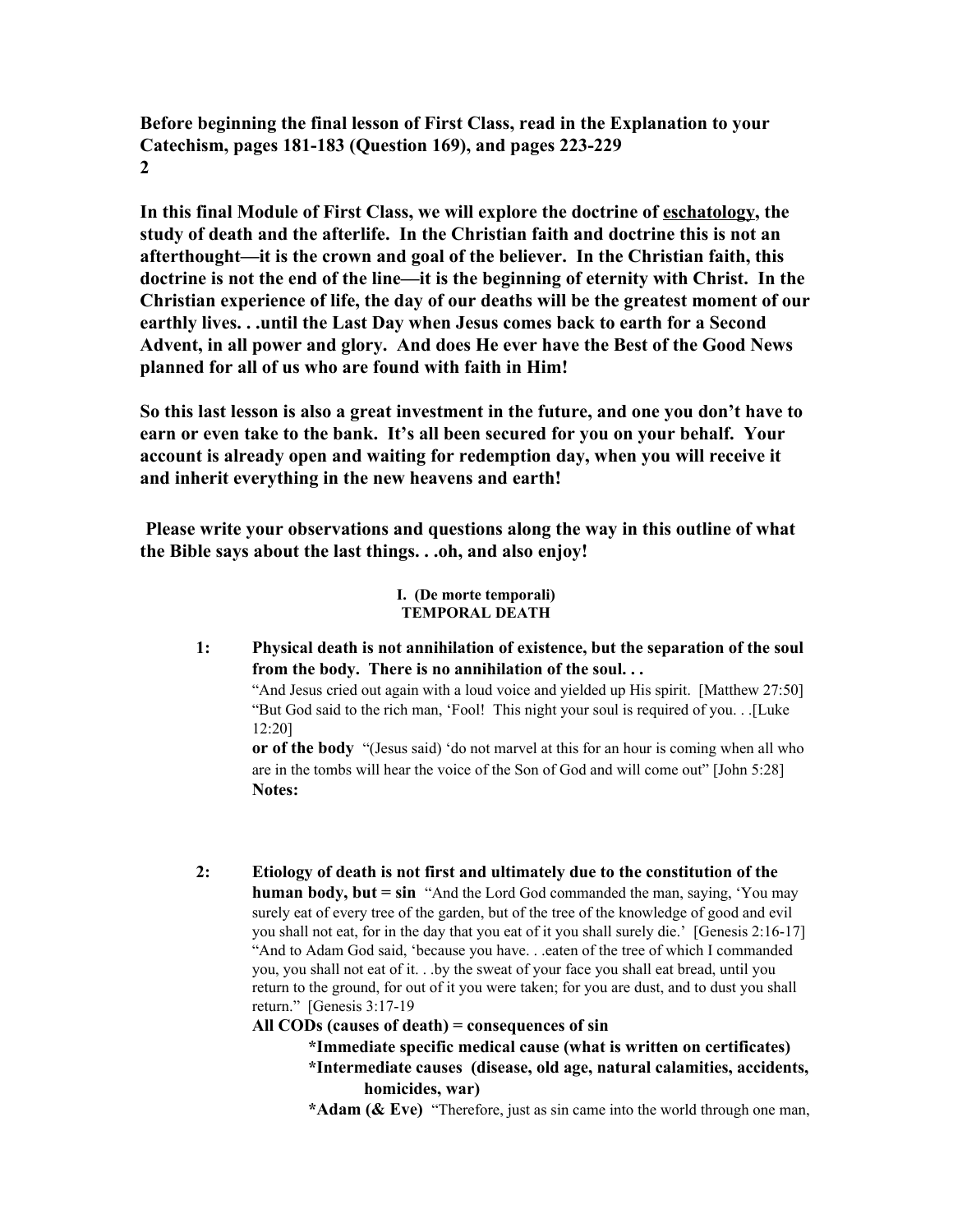and death through sin, and so death spread to all men because all sinned. . .many died through one man's trespass. . .because of one man's trespass, death reigned through that one man.  $\ldots$  [Romans 5:12, 15, 17] **\*The Devil** "He was a murderer from the beginning." [John 8:44]

**3**

**\*God** "For we are brought to an end by Your anger; by Your wrath we are dismayed." [Psalm 90:7] **G.K. Chesterton:** *Fairy tales don't tell children that dragons exist; children already know that dragons exist. Fairy tales tell children the dragons can be killed.*

**Notes:**

#### **3: Universal and absolute character of death see above Romans 5:12**

**4: +Why do Christians have to participate in the curse of sin and death if they belong to God now and are counted as His children?** "You, however, are not in the flesh but in the Spirit, if in fact the Spirit of God dwells in you. . .But if Christ is in you, although the body is dead because of sin, the Spirit is life because of righteousness. [Romans 8:9-10]

**+But the dying of Christians is no longer death in the full sense, because they have been delivered from the thing that makes death the terror of all terrors** "The sting of death is sin, and the power of sin is the law. But thanks be to God who gives us the victory through our Lord Jesus Christ." [Corinthians 15:56]

## **\* "Scripture has a lovely manner of speaking of death and of the Christian deceased. . .we must therefore learn a new speech and language of speaking of death and the grave" (Martin Luther)**

"Truly, truly I say to you, whoever hears My Word and believes Him who has sent Me has eternal life. He does not come into judgment, but has passed from death to life." [John 5:24] "Lord, now You are letting your servant depart in peace according to Your Word. . .[Luke 2:29] Jesus said, "Go away, for the girl is not dead, but sleeping." And they laughed at Him. . . He went in and took her by the hand and she arose." [Matthew 9:24-25] About Lazarus who had been dead and buried for four days, Jesus said about him, "Our friend Lazarus has fallen asleep, but I go to awaken him." [John 11:11] "We do not want you to be uninformed, brothers, about those who are asleep, that you may not grieve as others do who have no hope." [1 Thessalonians 4:13] "For whoever has entered God's rest has also rested from his works as God did from His; let us therefore strive to enter that rest. . . [Hebrews 4:11] "For me to live is Christ, and to die is gain. If I am to live in the flesh, that means fruitful labor for me. Yet which I would choose I cannot tell. I am hard pressed between the two. My desire is to depart and be with Christ, for that is far better." [Philippians 1:21-23] "The Lord stood by me and strengthened me, so that through me the message might be fully proclaimed and all the Gentiles might hear it. So I was rescued from the lion's mouth. The Lord will rescue me from every evil deed and bring me safely into His heavenly kingdom." [2 Timothy 4:18] "And I heard a voice from heaven saying, "Write" this: blessed are the dead who die in the Lord from now on." [Revelation 14:13]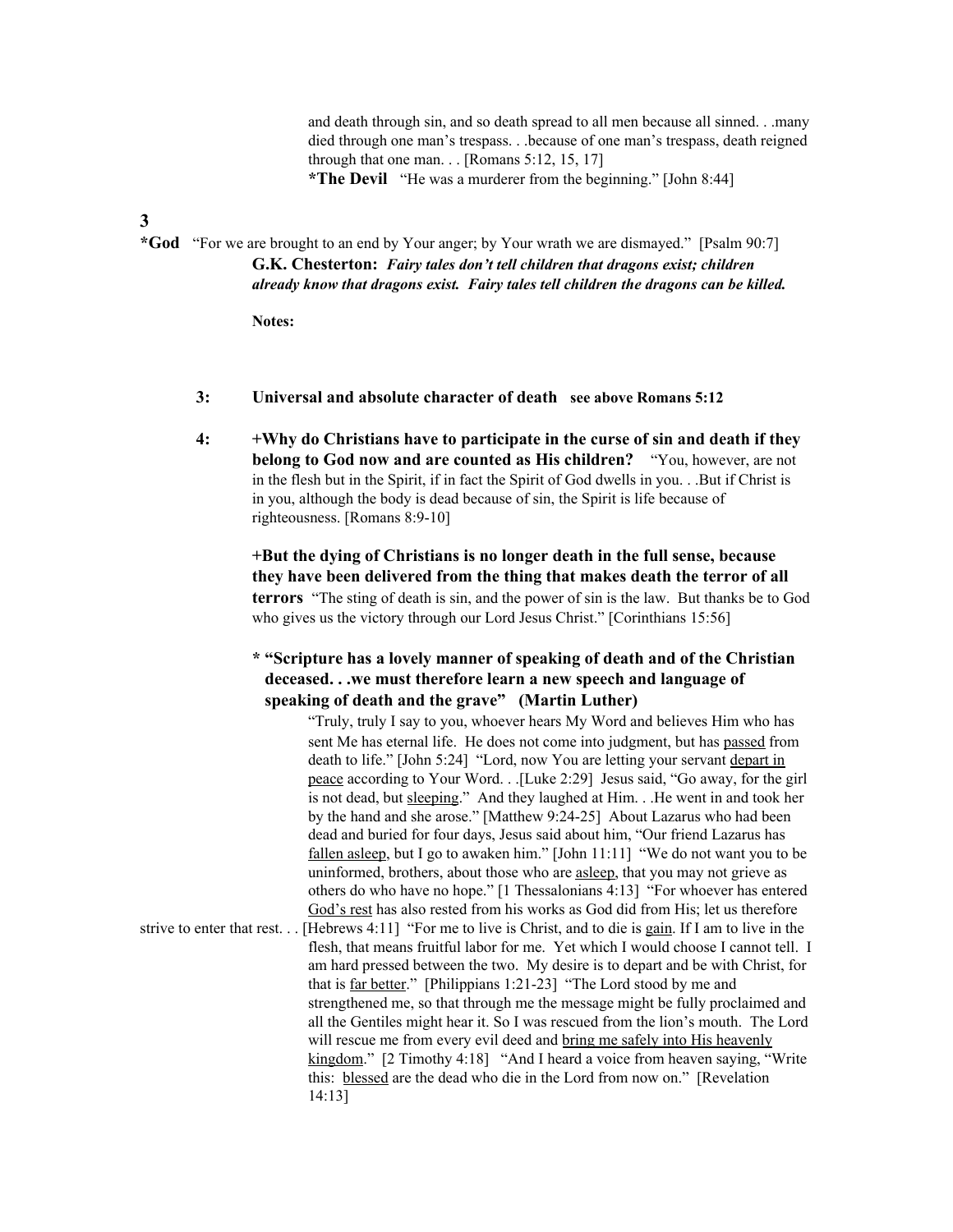**Notes: What are some of the things people say to others who are grieving the loss of a loved one that are not Biblically true and sometimes, though meant well, ridiculously silly? (eg. "he looks so nice just lying there, as if he could wake up anytime")**

#### **4**

#### **THE STATE OF SOULS BETWEEN DEATH AND RESURRECTION**

- **1: (Scripture reveals very little about this state of being; Biblical eschatology focuses and directs Its readers to Judgment Day)**
- **2: Souls of unbelievers:** "spirits in prison (hell). . ." [1 Peter 3:19]
- **3: Souls of believers:** "As they were stoning Stephen, he called out, "Lord Jesus, receive my spirit." [Acts 7:59] "(the thief on the cross said to Jesus" 'remember me when You come into Your kingdom.' And Jesus said to him, 'Truly, I say to you, today you shall be with Me in Paradise." [Luke 23:42-43] [see above again, Philippians 1:23]
- **4: Christians must reject ideas of: soul sleep if it excludes a blessed enjoyment of divine peace and bliss; the Roman Catholic doctrine of purgatory; the contention that because the physical body is annihilated, God creates a completely new, spiritual body for the Christian soul; and the Christian soul becomes an angel**
- **5: Other un-Biblical ideas that Christians must reject: departed souls return to this world; departed souls have direct knowledge of particular things and happenings on earth (praying through saints); hope for the conversion of a condemned soul**

**Notes:**

#### **THE LAST DAY (JUDGEMENT DAY)**

**1: The Second Advent of Christ** "Then will appear in heaven the sign of the Son of Man, and then all the tribes of the earth will mourn, and they will see the Son of Man coming on the clouds of heaven with power and great glory. And He will send out His angels with a loud trumpet call, and they will gather the elect". . .[Matthew 24:30-31] When the Son of Man comes in His glory, and all the angels with Him, then He will sit on His glorious throne" [Matthew 25:31] "When the disciples had come together, they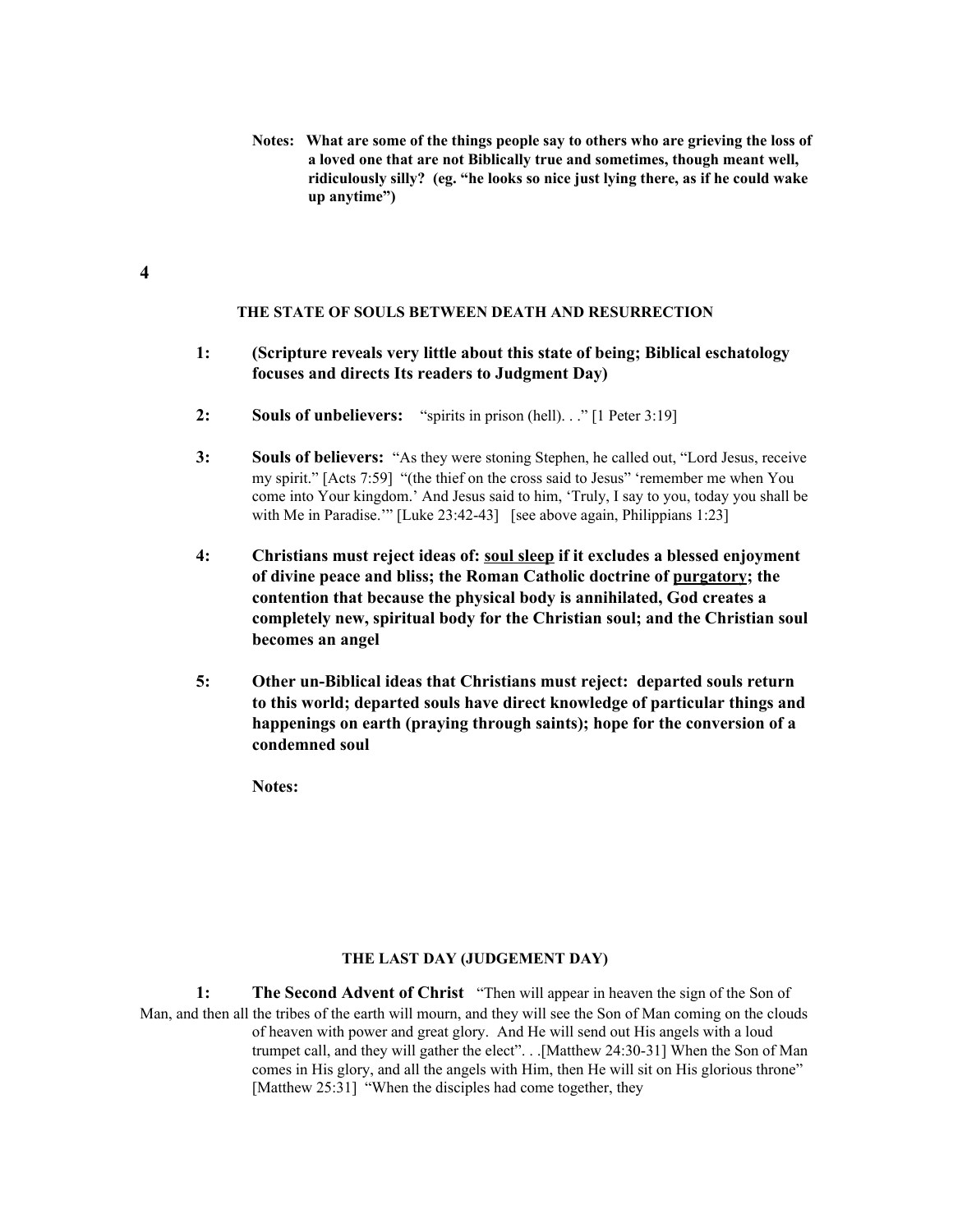asked Jesus, "Lord when will you at this time restore the kingdom to Israel?' He said to them, 'It is not for you to know the times or seasons that the Father has fixed by His own authority'. . .(note: after Jesus ascended into heaven, the angels said to the disciples), 'This Jesus, who was taken up from you into heaven, will come in the same way as you saw Him go into heaven.' [Acts 1:6-11] "(Jesus said), 'Concerning that day and hour, no one knows, not even the angels in heaven, nor the Son, but only the Father.'" [Mark 13:32] "The Lord Himself will descend from heaven with a cry of command, with the voice of an archangel, and with the sound of the trumpet of God." [1 Thessalonians 4:16]

"So Christ will appear a second time, not to deal with sin but to save those who are eagerly waiting for them." [Hebrews 9:28] "The day of the Lord will come like a thief" [2 Peter 3:10]

**5**

**2: Signs of the Last Day revealed in Scripture: signs in the natural realm, social world, and in the Church. . .these are given in every generation! Signs of the Last Day not revealed in Scripture (or mis-interpretations of Scripture): millenarian kingdoms (Revelation has suffered the most) that teach a future two-fold return of Christ (one to establish and one to judge/ consummate); the Jewish people are still the chosen people of God, and their mass conversion (and rebuilding of the Temple in Jerusalem) will trigger the Messiah's Coming, et. al (beware of literalistic interpretation of apocalyptic genre!)**

**Notes:**

**3: The Resurrection of the Dead (**see again John 5:28-29, all the dead are raised) (note: the Scriptures leave the condition of the resurrected unbeliever without detail; but for the resurrected believer, specific detail is given)

"So it is with the resurrection of the dead. What is sown is perishable; what is raised is imperishable. It is sown in dishonor; it is raised in glory. It is sown in weakness; it is raised in power. It is sown a natural body; it is raised a spiritual body. . .the trumpet will sound, and the dead will be raised imperishable, and we shall be changed. For the perishable body must put on the imperishable, and we shall be changed in a moment, in the twinkling of an eye, at the last trumpet. For the trumpet will sound, and the dead will be raised imperishable, and we shall be changed. For this perishable body must put on the imperishable, and the mortal must put on immortality."[1 Corinthians 15: 42-53] "Beloved, we are God's children now, and what we will be has not yet appeared; but we know that when He appears we shall be like Him, because we shall see Him as He is." [1 John 3:2] "But our citizenship is in heaven, and from it we await a Savior, the Lord Jesus Christ, who will transform our lowly body to be like His glorious body. . . [Philippians 3:2-21] "Then the righteous will shine like the sun in the kingdom of their Father." [Matthew 13:43] "The dead in Christ shall rise first. Then we who are alive, who are left, will be caught up with then in the clouds to meet the Lord in the air, and so we will always be with the Lord." [1 Thessalonians 4:16b-17] see also Job 19:25-27

**Notes:**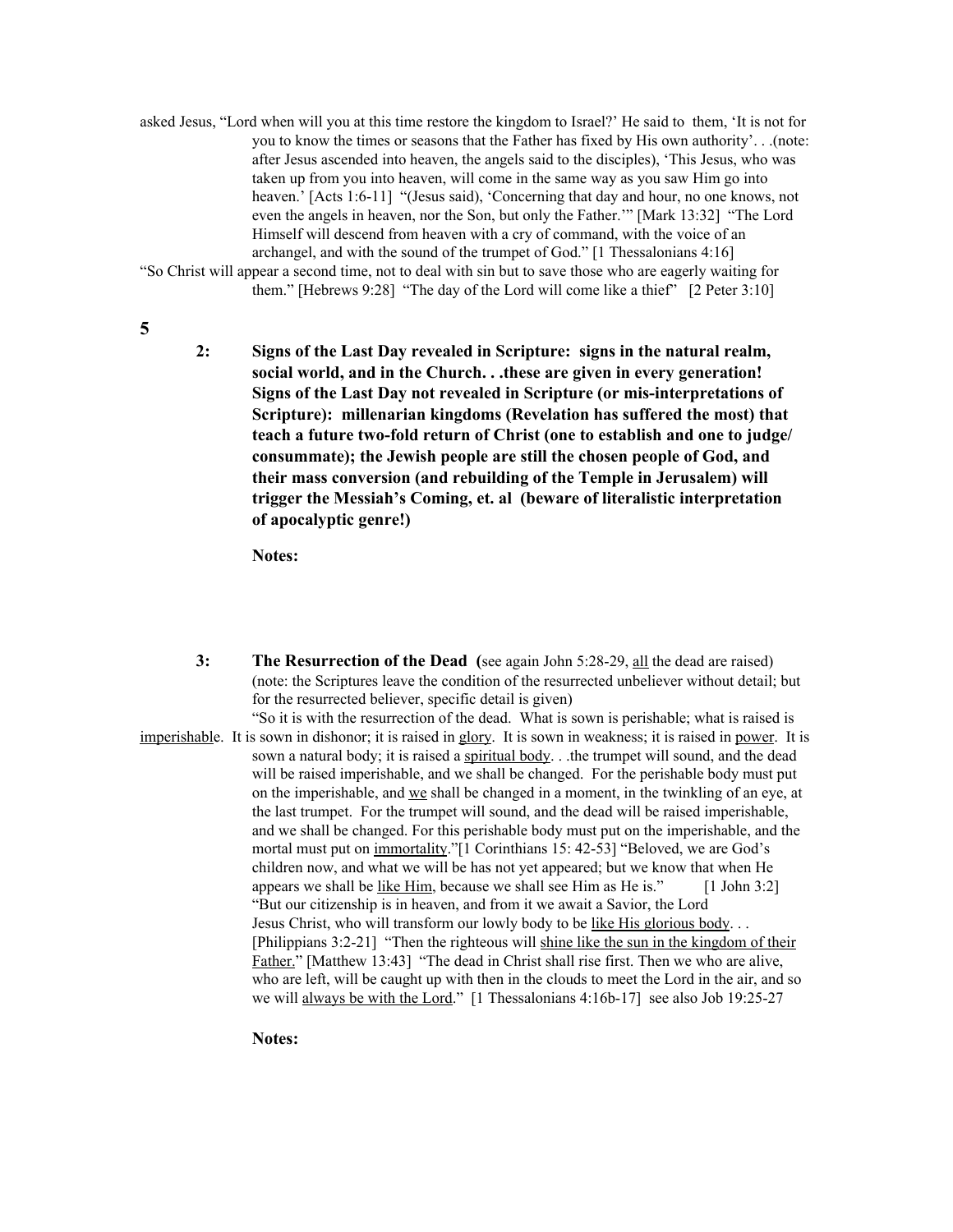#### **4: The Final Judgment (Damnation or Salvation)—Matthew 25:31-46**

The standard for judgment will be for each individual person her/his own performance of God's Law—the works that have been done. This is true for all people, believers and unbelievers. The Good News for believers is that they were covered in their sins from the moment of Baptism by the perfect obedience of Jesus during His earthly life. When God looks at them, He sees His Son Jesus, and remembers their sins no more. Those without faith in His Son are not connected to Him. While Jesus died and paid the entire ransom for the whole human race, and while God loves all people, it is only by grace through faith that an individual on the Last Day will be welcomed into heaven. It is a sobering fact and one hard to accept and impossible to understand. The Bible says it clearly so we must believe it and live with it, trusting God and sharing the Gospel with a meek urgency and zeal.

**6**

#### **Notes:**

**5: The End of the World** "Heaven and earth will pass away. . ." [Luke 21:33] "The present form of this world is passing away" [1 Corinthians 7:31] "The day of the Lord will come like a thief, and then the heavens will pass away with a roar, and the heavenly bodies will be burned up and dissolved." [2 Peter 3:10]

**6: The New Heavens and Earth** "I create new heavens and a new eath, and the former things shall not be remembered or come into mind. But be glad and rejoice forever in that which I create" [Isaiah 65:17-18] "According to His promise we are waiting for a new heavens and a new earth in which righteousness dwells." [2 Peter 3:13] "Then I saw a new heaven and a new earth, for the first heaven and the first earth had passed away." [Revelation 21:1] "No longer will there be anything accursed, but the throne of God and of the Lamb will be in it, and His servants will worship Him. Night will be no more. They will need no light of lamp or sun, for the Lord God will be their light, and they will reign forever and ever.

**Notes:**

### **CLOSING PRAYER**

For all our days pass away under Your wrath; we bring our years to an end like a sigh. The years of our life are seventy, or even by reason of strength eighty; yet their span is but toil **and trouble; they are soon gone and we fly away. So teach us to number our days that we may get a heart of wisdom.**

[Psalm 90:9-10, 12]

**Blessed are the dead who die in the Lord.** [Revelation 14:13] **Rejoice and be glad, for your reward is great in heaven** [Matthew 5:12] **Amen.**